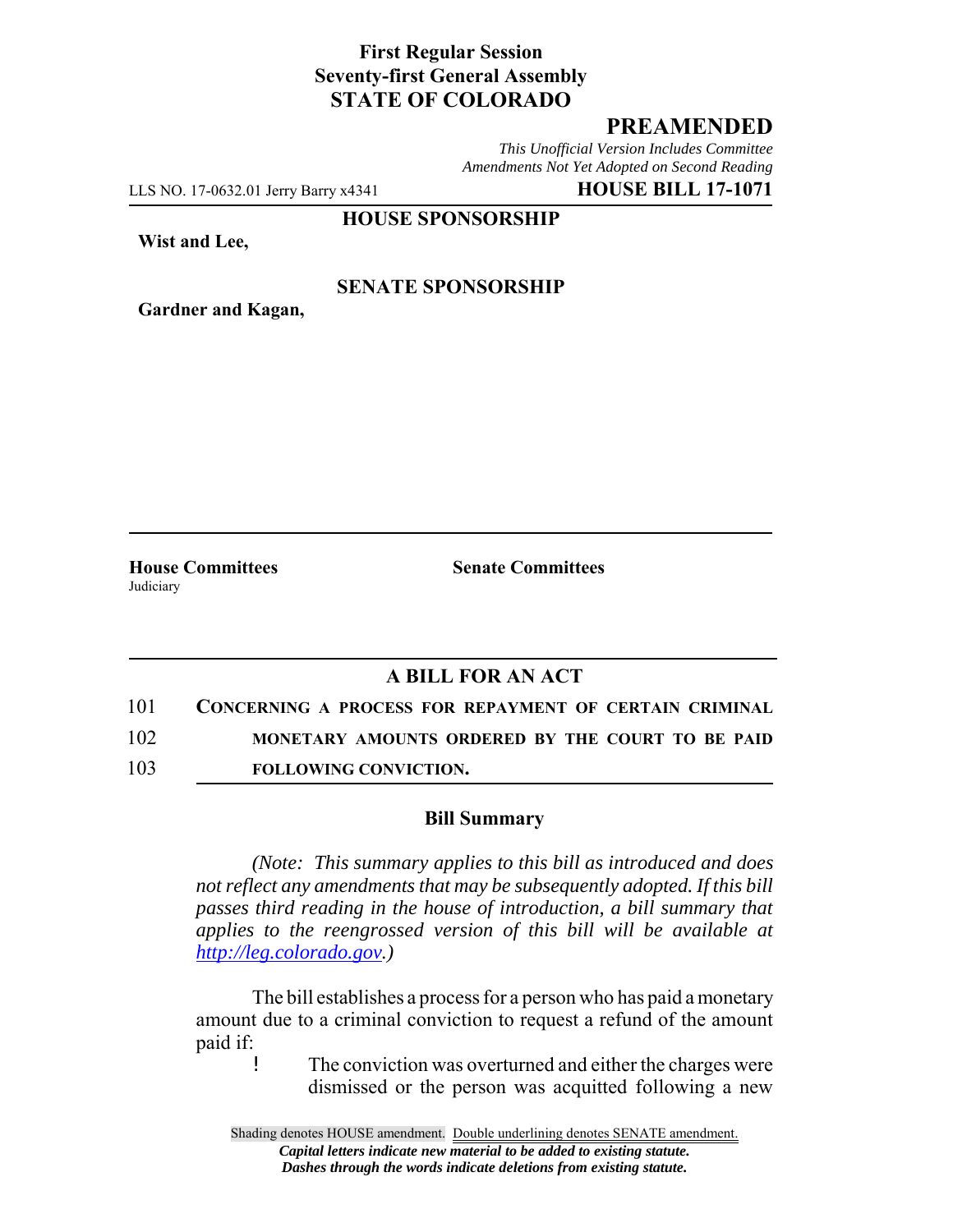trial; or

! All or part of an order for restitution was reversed and the person paid more restitution than was ultimately ordered. The bill directs the state court administrator to pay to the person, from amounts appropriated from the general fund, the amount of any refund found due.

 *Be it enacted by the General Assembly of the State of Colorado:* **SECTION 1.** In Colorado Revised Statutes, **add** 18-1.3-703 as follows: **18-1.3-703. Reimbursement of amounts paid following a vacated conviction or amended order for restitution - petition.** (1) THE FOLLOWING PERSONS ARE ELIGIBLE UNDER THIS SECTION FOR A REFUND OF MONETARY PAYMENTS ACTUALLY PAID: 8 (a) A PERSON WHO PAID COURT-ORDERED FINES, FEES, COSTS, SURCHARGES, RESTITUTION, INTEREST, OR OTHER MONETARY AMOUNTS RESULTING FROM A CRIMINAL CONVICTION IN A DISTRICT COURT OF THIS STATE IF THE AMOUNT PAID RELATES SOLELY TO A CONVICTION: (I) THAT IS VACATED AFTER POSTCONVICTION PROCEEDINGS OR IS OVERTURNED ON APPEAL; AND **(II)** THE CHARGE ON WHICH THE CONVICTION WAS BASED IS DISMISSED OR THE PERSON IS ACQUITTED OF THE CHARGE AFTER A NEW TRIAL; (b) A PERSON WHO PAID COURT-ORDERED RESTITUTION AND INTEREST RESULTING FROM A CRIMINAL CONVICTION IN THIS STATE AND: (I) THE RESTITUTION ORDERED BY THE DISTRICT COURT IS 20 REVERSED ON APPEAL; OR **III)** THE AMOUNT OF RESTITUTION ORDERED BY THE COURT IS 22 REVERSED ON APPEAL AND THE PERSON HAS PAID RESTITUTION,

-2- 1071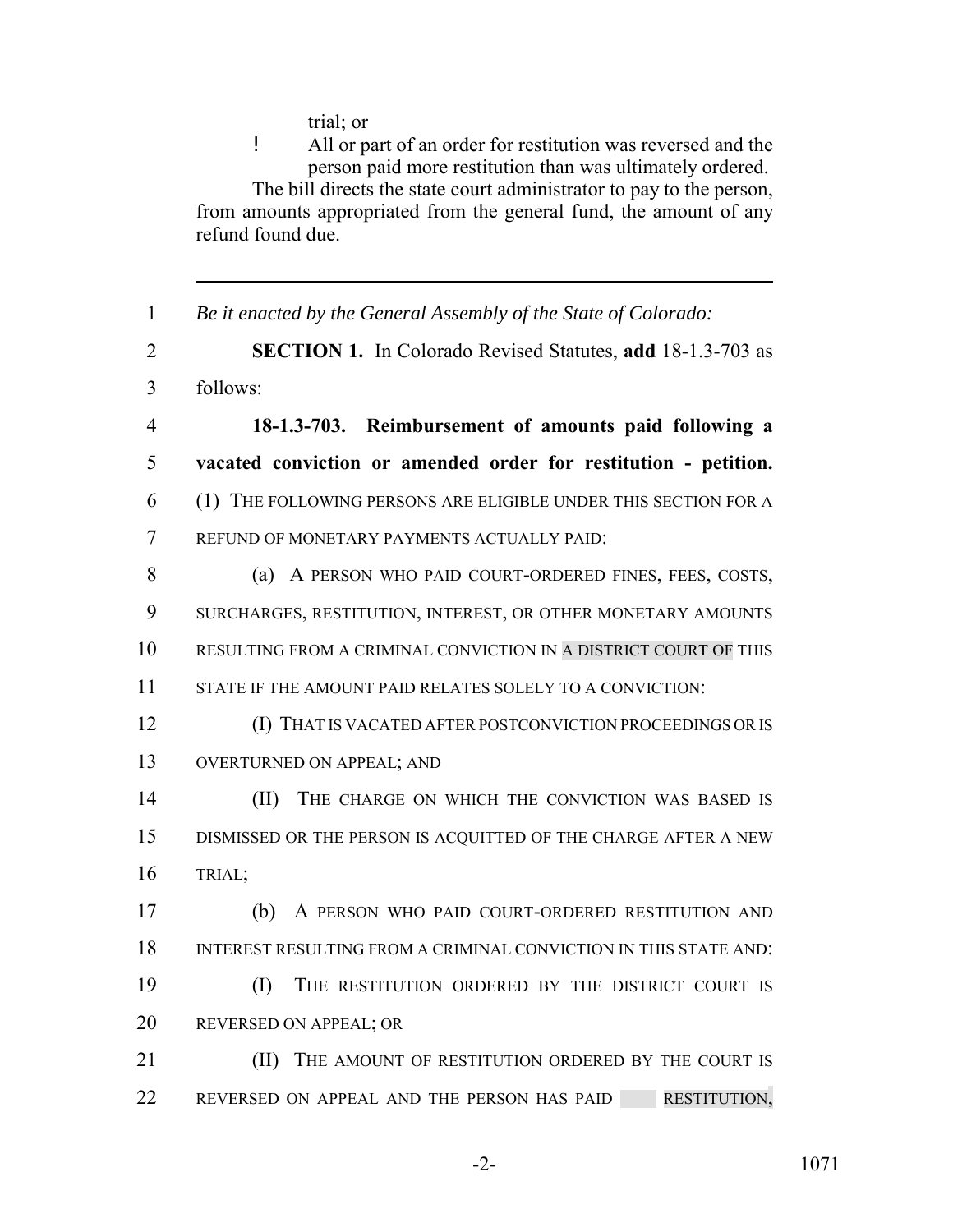1 INCLUDING INTEREST, IN EXCESS OF THE AMOUNT UPHELD ON APPEAL.

 (2) (a) A PERSON MAY FILE A WRITTEN MOTION IN THE COURT IN WHICH THE CONVICTION WAS ENTERED FOR A REFUND OF ANY MONETARY AMOUNTS DESCRIBED IN SUBSECTION (1) OF THIS SECTION WITHIN ONE YEAR AFTER THE PERSON BECOMES ELIGIBLE FOR THE REFUND. THE ONE-YEAR TIME LIMIT IS JURISDICTIONAL AND MAY NOT BE EXTENDED BY A COURT.

 (b) THE MOVANT BEARS THE BURDEN OF PROVING BY A PREPONDERANCE OF THE EVIDENCE THAT THE AMOUNT WAS ACTUALLY PAID AND THAT IT IS ELIGIBLE FOR A REFUND PURSUANT TO SUBSECTION (1) OF THIS SECTION. IF THE COURT FINDS THAT THE MOVANT HAS ESTABLISHED ELIGIBILITY FOR A REFUND, THE COURT SHALL ISSUE AN ORDER DIRECTING THE STATE COURT ADMINISTRATOR TO ISSUE A REFUND 14 FOR THE TOTAL MONETARY AMOUNT FOUND TO BE DUE.

 (3) NOTHING IN THIS SECTION REQUIRES A VICTIM TO REPAY RESTITUTION RECEIVED AS A RESULT OF A CRIMINAL CONVICTION.

 **SECTION 2.** In Colorado Revised Statutes, **add** 13-3-114.5 as follows:

 **13-3-114.5. State court administrator - reimbursement of monetary amounts paid following a vacated conviction or amended order of restitution.** WITHIN TWENTY-EIGHT DAYS AFTER RECEIPT OF AN ORDER FROM A DISTRICT COURT FOR PAYMENT OF A REFUND OF MONETARY AMOUNTS PAID, THE STATE COURT ADMINISTRATOR SHALL ISSUE A REFUND PAYMENT TO THE PERSON WHO ESTABLISHED ELIGIBILITY UNDER SECTION 18-1.3-703.

 **SECTION 3. Act subject to petition - effective date - applicability.** (1) This act takes effect September 1, 2017; except that,